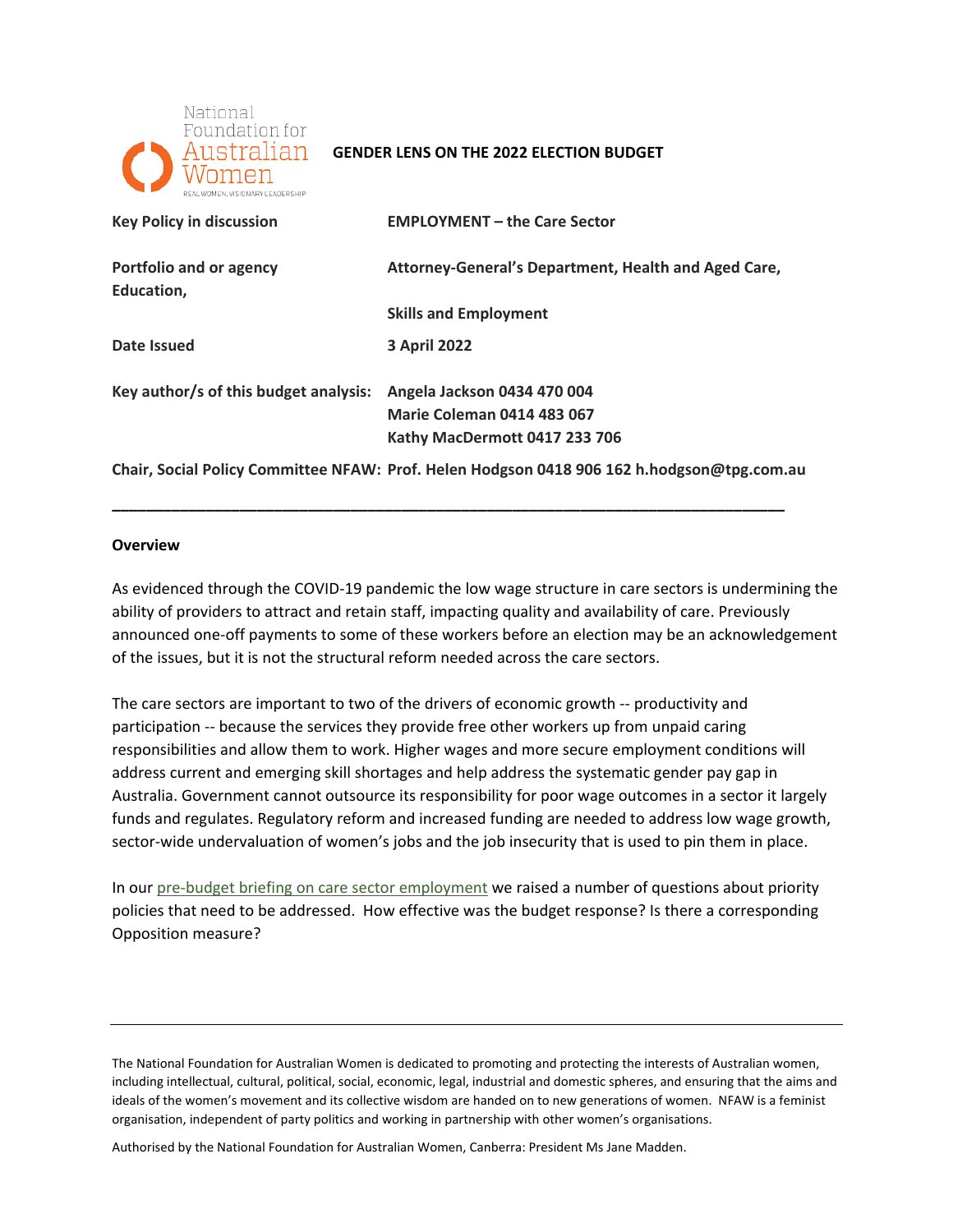#### **Budget Measures**

## 1. **Do you have policies to address the regulatory failures associated with continuing job insecurity and forecast low wages in care sectors?**

 direct job for men and 0.2 jobs for women. Every million on health care and social assistance, by construction. Everyone needs social infrastructure, but hard infrastructure can be (and has been) The Australia Institute [recently calculated](https://australiainstitute.org.au/wp-content/uploads/2020/12/Gender-experience-during-the-COVID-19-lockdown.pdf) that every million dollars spent on infrastructure creates one comparison, creates 7.9 direct jobs for women and 2.3 jobs for men. Spending focused on health, education and tourism or entertainment will create far more jobs, *for both men and women*, than spending a similar amount on construction. In its 2022 Budget, the Coalition has chosen to go with targeted to marginal electorates.

[Labor h](https://anthonyalbanese.com.au/media-centre/budget-reply-2022)as, conversely, committed an additional \$2.5b to the sector net of funding for yet to be 24/7 registered nurse, there will be a funded increase in the minimum number of minutes of care per patient, up from the mandated (but not yet implemented) 200 to 215, as recommended by the Royal Commission. Importantly, there will also be integrity and accountability arrangements to ensure that funding for increased care actually finds its way to those who give and those who receive care – as it has failed to do in relation to previously budgeted money for food. Labor's accountability measures unsurprisingly include the development and implementation of mandatory nutrition standards for aged care homes. determined wage increases. Some of this will directly increase carer numbers: in addition to an on-site,

 In relation to continuing job insecurity, the Government has simply ignored the advice of the Royal Commission and quietly [handed off t](https://www.pc.gov.au/inquiries/current/aged-care-employment#issues)he whole question of 'employment models' in aged care to the Productivity Commission. This is not likely to end well for the workers in the sector. The Productivity Commission has a history of encouraging cost shifting from government to care workers by moving them outside the award safety net (through casualisation) and then outside the award system and into [the poorly regulated gig economy, w](https://nfaw.org/policy-papers/the-impact-of-insecure-or-precarious-employment/)here [they are exposed](https://engage.vic.gov.au/inquiry-on-demand-workforce) to sham contracting and wage theft.

[Statement](https://alp-assets.s3.ap-southeast-2.amazonaws.com/documents/2022+Women) includes a suite of measures applying across the workforce which would address issues in the definition of casual employment, limiting the number of fixed term contracts, ensuring genuinely would drive, but not replace, the restructuring of work and working conditions in the sector. Labor has no sector-specific commitments on job insecurity in aged care, but its Women's Budget sector. These include making job security an object of the Fair Work Act, legislating a fair, objective negotiated enterprise agreements are not undercut by cowboy labour hire firms and outsourcing, and giving the Fair Work Commission powers to set minimum standards for gig workers. The measures

## **2. Will you join employers and unions in supporting the case before the Fair Work Commission to redress the historical undervaluation of wages in the aged care sector?**

 wage levels. The silence of the Budget on the wages of workers in the sector suggested govt is either January's one-off, pro rata retention bonuses for some care sector workers [\(received by 3](https://www.theguardian.com/australia-news/2022/mar/25/survey-finds-97-of-australias-aged-care-workers-have-not-received-800-bonus?CMP=Share_iOSApp_Other) % so far) were another policy decision ducked. One-off measures are not a sufficient substitute for fronting up to the Fair Work Commission as the major funder of aged care and admitting to a position on people's future unprepared for a wage rise or unwilling to fund one.

 This problem can be put off, like others, until after the election, but it will not go away. Almost half of all aged care workers (48.3% or 47,000) with less than one year's **experience plan to quit their jobs by** [2024,](https://www.agedcareessentials.com.au/news/looming-aged-care-staffing-crisis-summary-of-the-latest-workforce-report) mainly because of poor remuneration. The 15,000 traineeships promised in the budget will not offset these departures, much less offset current shortages and the increasing demand from an aging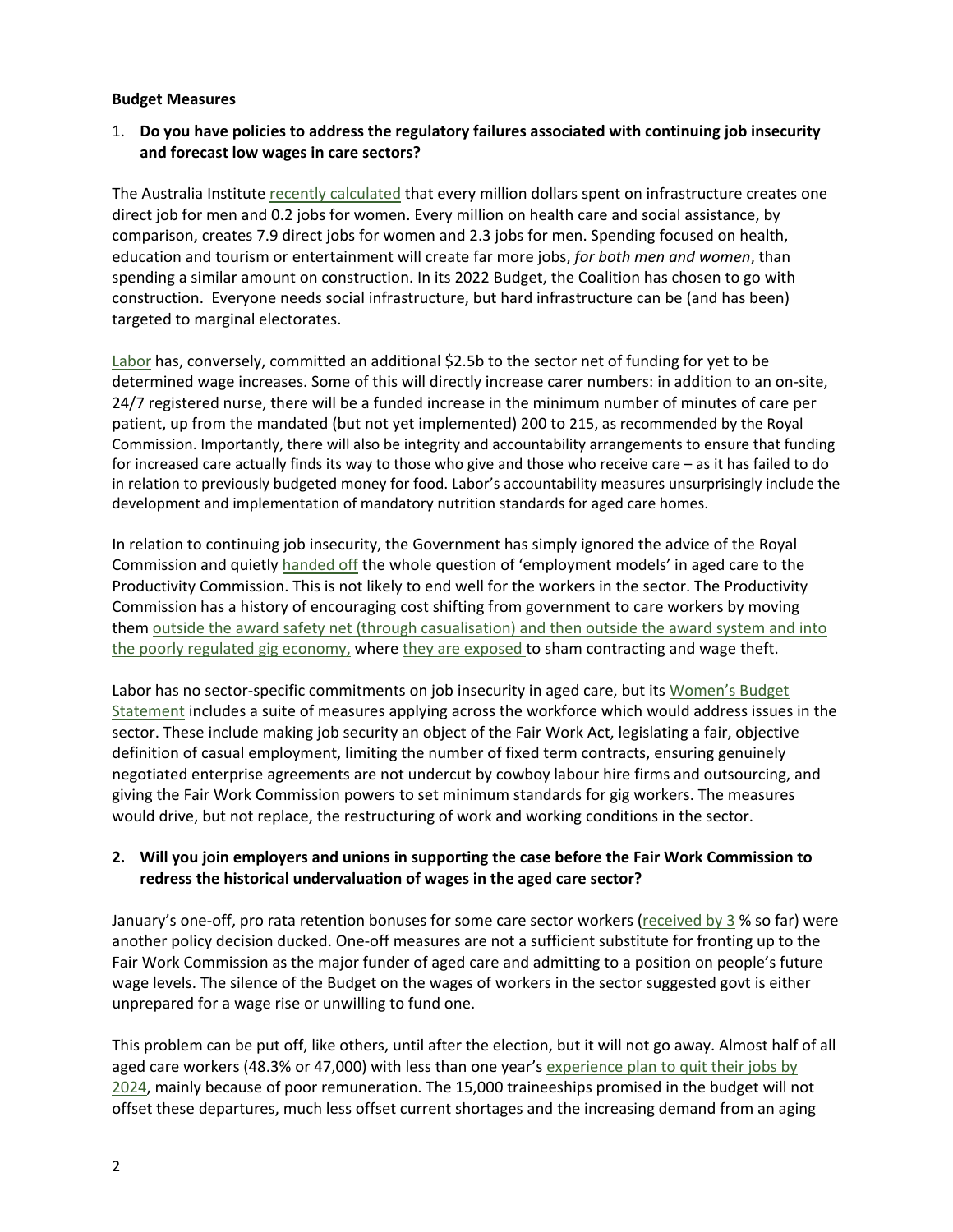further, and in this sector employers cannot raise wage without direct government support. population. Inflationary costs and rising interest rates will just make the value of inadequate wages fall

 funding the outcome, while continuing to resist supporting the specific quantum sought by the unions. found -- Labor has committed itself to strengthening the ability and capacity of the Fair Work companies with more than 250 employees to report their gender pay gaps publicly to prohibit pay Labor has committed itself t[o supporting the current case for improved pay for aged care workers](https://alp-assets.s3.ap-southeast-2.amazonaws.com/documents/2022+Women) and to More broadly – and importantly for the service sector, where 90% of women in paid work are to be Commission to order pay increases for workers in low paid, female dominated industries. There are other pay equity measures which focus on making the issue transparent -- legislating to require secrecy clauses so that employees have the right to disclose their pay, if they want to.

 More broadly still, Labor would reinstate Working Women's Centres (WWCs) in every Australian state and territory, investing \$24 million to properly fund these organizations which have long been suffering the death of a thousand cuts for years. The Government's WBS records that the two remaining centres will be afforded a \$1.8 million 'grant opportunity' (pp. 18-19).

# **3. The pandemic has demonstrated the importance of a viable early childhood education and childcare sector. What plans do you have to support the Early Childhood Education and Care (ECEC) sector through better pay and conditions for early childhood educators?**

 The **Coalition's** [Budget 2022-23 a](https://budget.gov.au/2022-23/content/documents.htm)n[d Women's Budget Statement 2022-23 d](https://budget.gov.au/2022-23/content/womens-statement/download/womens_budget_statement_2022-23.pdf)id not include any measures to improve pay and conditions for early childhood educators or support ECEC workforce supply. The Government's **occupation projections** to November 2025 predict the ECEC sector will require around 26,000 additional Certificate III and IV trained educators, as well as more than 8,000 additional early childhood teachers to deliver preschool programs.

 According to surveys conducted in 2019, 2020 and 2021, many educators in this largely female, low-paid early childhood educators are among the [lowest paid professionals](https://cpd.org.au/wp-content/uploads/2021/11/CPD-Starting-Better-Report.pdf) in Australia. Over a third of respondents working in ECEC reported to a 202[1 HESTA s](https://www.hesta.com.au/ECECreport21)urvey that their household income was less than \$60,000 and almost one in five reported their household earned less than \$40,000. Almost one in five ECEC educators HESTA [surveyed](https://thesector.com.au/2021/08/19/nearly-half-of-ececs-current-educators-wouldnt-want-others-to-follow-their-lead-hesta-survey/) in 2019 and 2020 said they were considering leaving the sector within two years. Among the biggest issues were dissatisfaction with wages, feeling unappreciated by the community for their role as early sector are dissatisfied with pay and conditions. Working conditions vary across ECEC services, but generally educators and a lack of opportunities for promotion and growth.

 **Labor's** response to the 2022 Budget [\(2022 Women's Budget Statement\)](https://alp-assets.s3.ap-southeast-2.amazonaws.com/documents/2022+Women) acknowledges the need to address low pay and working conditions in female-dominated caring professions. While not proposing specific ECEC workforce measures, their proposed measures for the aged care sector workforce are a welcome step in addressing issues for low-paid workers in the care sectors more generally.

Labor's other *child care measures* propose an increase in the child care subsidy. This could support wage rises in the sector, provided this was prioritised by government and employers. NFAW notes that **neither party** has yet endorsed th[e 2021 the Fair Work Commission](https://www.fwc.gov.au/documents/documents/summaries/2021fwcfb2051-summary.pdf) decision that minimum pay rates should be increased for early childhood teachers in early childhood services employed under the Educational Services (Teachers) Award. This decision does not extend to all educators working in child care but this could be supported by government and required of ECEC providers.

 Strategies for recruitment and retention are urgently needed to meet growing demand and maintain high quality services, particularly in disadvantaged communities, regional and remote areas of Australia.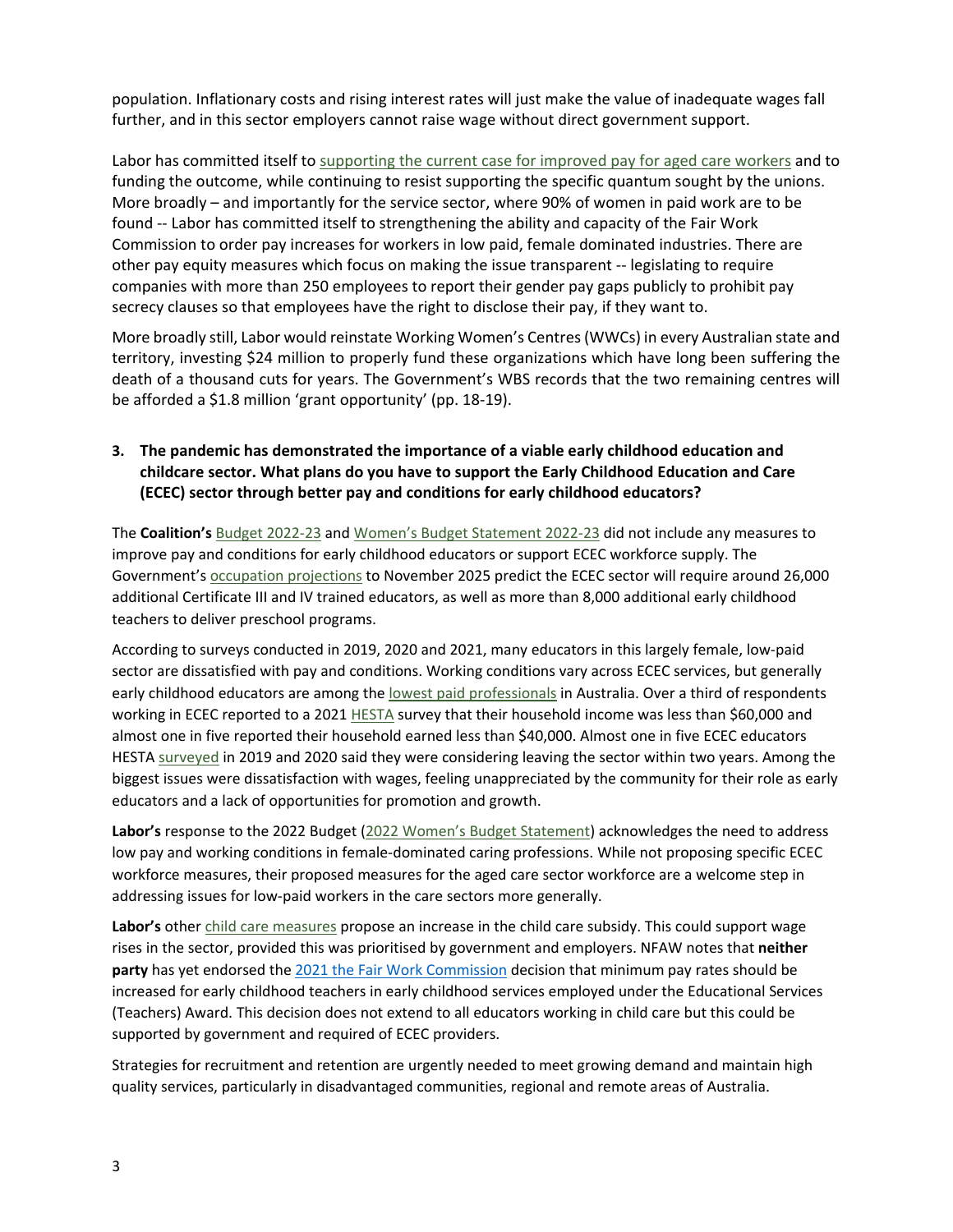In October 2021 the Australian Government and state and territory governments, in collaboration with national sector stakeholders, released a ten-yea[r National Children's Education and Care Workforce Strategy.](https://www.acecqa.gov.au/national-workforce-strategy) The National Strategy recommends immediate action to develop options to improve pay and conditions. Both the **Coalition and Labor** need to consider appropriate mechanisms to take forward the Strategy's recommendations with all key players to promote quality ECEC and strengthen women's participation in the sector.

sector.<br>The NFAW calls on **either party forming government** after the 2022 federal election to work with State and Territory governments and employers to:

- address low pay, recruitment and retention issues in the ECEC sector
- • support the ECEC workforce through short, medium and long-term workforce development strategies under a *funded* National Children's ECEC Workforce Strategy, embedding implementation in national, state/territory and local ECEC planning
- expand the ECEC workforce through an expansion of [JobTrainer,](https://www.dese.gov.au/skills-reform/jobtrainer-fund) VET or higher education fee waivers, scholarships or incentives for women (and men) to undertake early childhood Certificate III training, diplomas or degrees, and
- • stimulate the economy and women's workforce participation through increased support for the care sector.

 In summary, investing in ECEC has economic benefits for children, families and early childhood educators. [Modelling commissioned by the NFAW i](https://nfaw.org/wp-content/uploads/2020/10/Appendix-A.pdf)n 2019 indicates that an increase in government expenditure in care services, including aged care, disability care and ECEC, would deliver clear economic benefits for GDP by 2030 – GDP would be 1.64% higher than it would have been otherwise.

## **Questions that still need to be raised in the run up to the election.**

## **What plans do you have to support women's workforce participation through a viable ECEC sector and more affordable, flexible child care?**

**\_\_\_\_\_\_\_\_\_\_\_\_\_\_\_\_\_\_\_\_\_\_\_\_\_\_\_\_\_\_\_\_\_\_\_\_\_\_\_\_\_\_\_\_\_\_\_\_\_\_\_\_\_\_\_\_\_\_\_\_\_\_\_\_\_\_\_\_\_\_\_\_\_\_\_\_\_\_\_** 

 NFAW welcomes the **Coalition's** [Budget 2022-23 a](https://budget.gov.au/2022-23/content/womens-statement/download/womens_budget_statement_2022-23.pdf)nnouncement of \$19.4 million from 2021-22 for 20 new child care centres in areas where there is limited or no access to child care. A recent report by the Mitchell [Institute](https://www.vu.edu.au/mitchell-institute/early-learning/childcare-deserts-oases-how-accessible-is-childcare-in-australia) on child care 'deserts and oases' has highlighted the acute shortage of child care places in many regional and remote areas, as well as more disadvantaged metropolitan areas.

 The NFAW also welcomes the **Coalition's** investment of around \$10.3 billion in 2020-21, including \$9.9 billion on the child care subsidy [\(Women's Budget Statement,](https://budget.gov.au/2022-23/content/womens-statement/download/womens_budget_statement_2022-23.pdf) pp.35-37), but notes that no other ECEC measures were announced in the 2022-23 Budget. While last year's Budget announced an additional \$1.7 billion investment to improve the affordability of child care for about 250,000 families, there is more to be done for the remaining million families who use approved child care services. Last year's measures were targeted to families earning over \$190,015, as well as increasing the rate of child care subsidy by 30 percentage points, up to a maximum rate of 95%, for families with two or more children in child care from March 2022. particular families, including removing the annual cap on the child care subsidy from December 2021 for

 These are helpful measures for some families, but do not address the rising cost of ECEC for the majority of families — in particular, women who want to work, or work more, but are disincentivised by the high cost of care. **All parties** need to tackle is the ['workforce disincentive rate' –](https://grattan.edu.au/report/cheaper-childcare/) the proportion of income lost through higher taxes, lost family benefits, and higher child care costs – which is particularly punishing for women thinking about taking on a fourth or fifth day of paid work in a week.